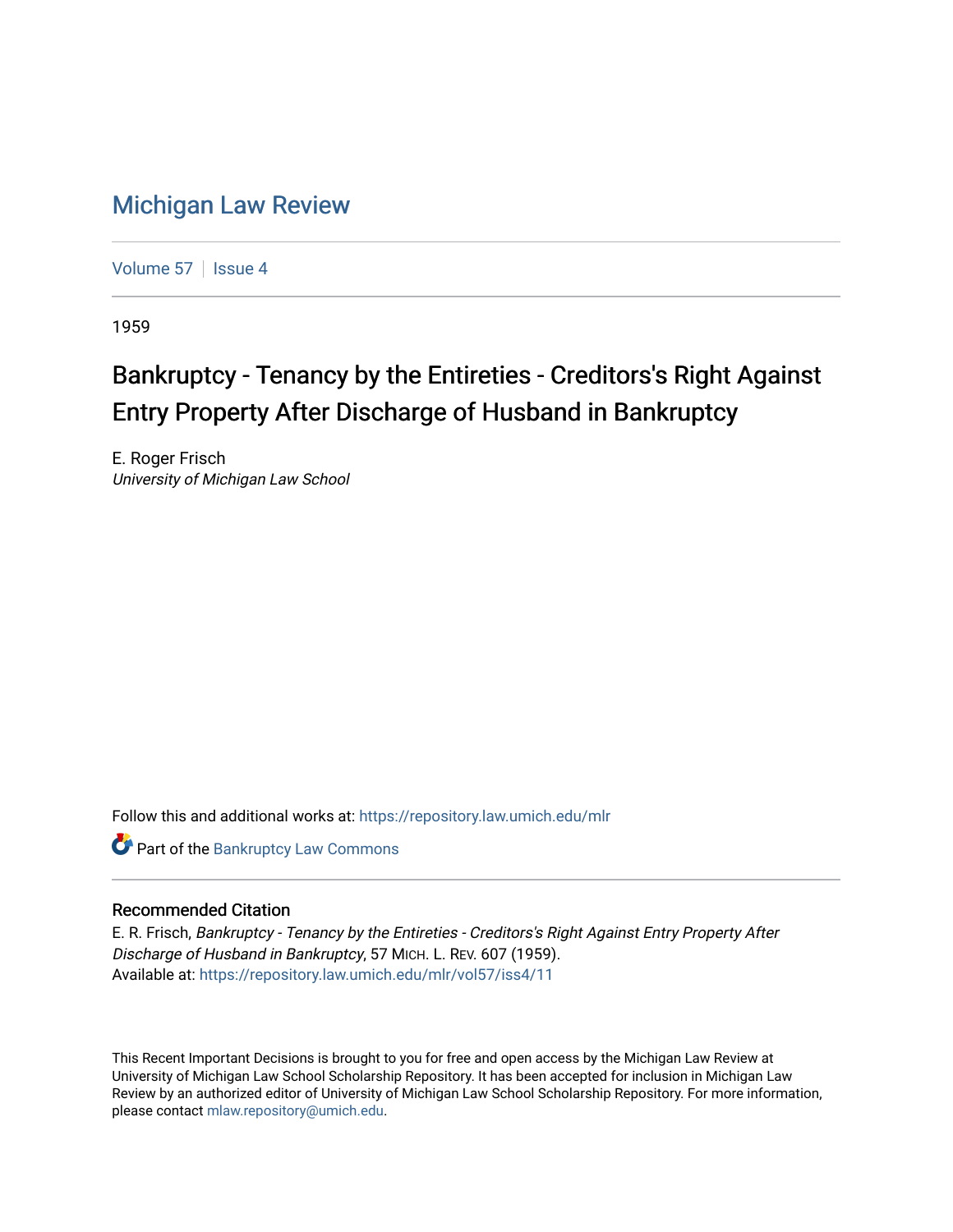BANKRUPTCY-TENANCY BY THE ENTIRETIES-CREDITOR'S RIGHT AGAINST ENTIRETY PROPERTY AFTER DISCHARGE OF HUSBAND IN BANKRUPTCY-The United States as assignee sought a joint judgment on four unsecured promissory notes signed **by** the defendants, who are husband and wife. The husband had filed in bankruptcy before the assignment of the notes to plaintiff and was discharged from all debts filed in the bankruptcy proceeding schedules (including the instant debt) prior to any action on these notes. His estate by the entireties, however, was not used to satisfy any listed debts. *Held,* plaintiff is entitled to proceed to judgment. A discharge in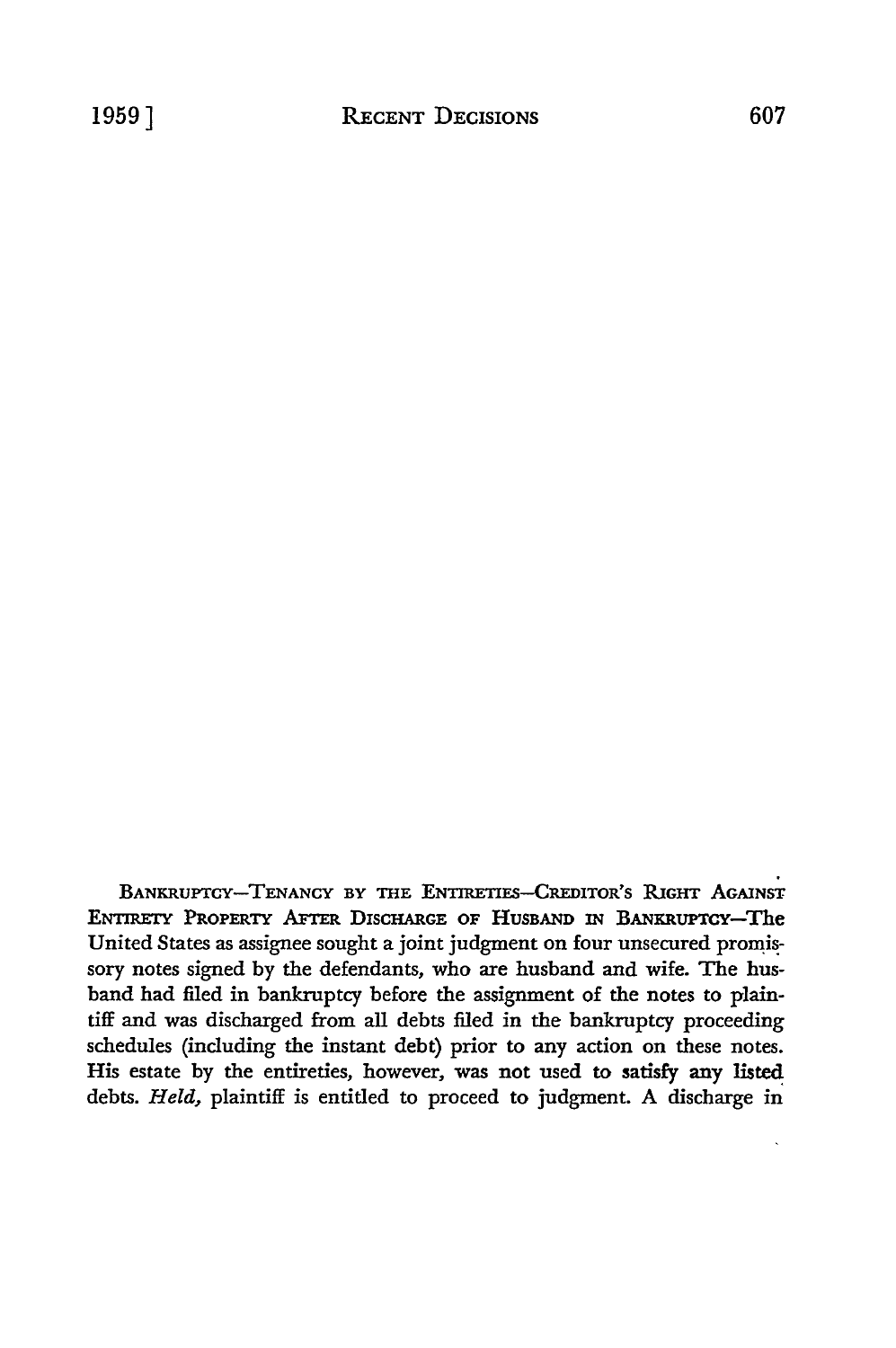bankruptcy limits only the sources available for satisfaction. *United States v. Fetter and Fetter,* **(D.C.** Mich. **1958) 163** F. Supp. **10.**

**.,** Although an estate by the entireties at common law was subject to the husband's control<sup>1</sup> and to the claims of his creditors,<sup>2</sup> the wife could not be deprived of her right of survivorship in the estate.<sup>3</sup> Her indefeasible right rendered the estate valueless as a means of obtaining credit.4 One result of the enactment of married women's property acts<sup>5</sup> was that the entirety estate became available to joint creditors<sup>6</sup> and accordingly became a valuable source of obtaining credit for a husband and wife.<sup>7</sup> Generally under these acts neither party alone has an alienable interest in the estate<sup>8</sup> or any interest available to his individual creditors.<sup>9</sup> This immunity from individual creditors results in the exclusion of the entirety estate from the property used to satisfy creditors in a bankruptcy proceeding against either spouse, since the Bankruptcy Act does not provide for joint discharges.<sup>10</sup> And the result of an individual discharge is to release a person from all debts, individual and joint.<sup>11</sup> Consequently, the creditor, who must get a joint judgment in order to perfect a lien on the entirety property,<sup>12</sup> may be

12 TIFFANY, REAL **PROPERTY, 3.d ed.,** .455 (1959). **2 Id.,** §434.

**S MADDEN,** PERSONS **AND** DosEsTTc RY.ELATIONS **125** (1951). See Edwards **&** Chamberlin Hardware Co. v. Pethick, **250** Mich. **315** at 319, **250** N.W. **186** (1950). See also **82** A.LR. **1285 (195).**

**<sup>4</sup>**At common law a married woman could not affect her interest in property by a -conveyance. See Albany Fire Ins. Co. v. Bay, 4 N.Y. 9 at 12 (1850).

**5** Mich. Comp. Laws. (1948) §557.51, Sec. **1.** This act is illustrative of the usual purpose of married women's property acts; that is, to abrogate the common law disability of the wife to contract and become liable jointly with her husband.

**6** Mich. Comp. Laws. (1948) **§557.53,** Sec. **3.** "Hereafter the real estate of the husband and wife owned **by** them as tenants **by** entirety **. ..** shall be liable to seizure and sale on execution **...** in satisfaction of any judgment which has been recovered against the persons who were at the time of the execution of such written instrument husband and wife jointy or the survivor upon .any instrument signed **by** both." r The court in Edwards &c Chamberlin Hardware Co. v. Pethick, note **3** supra, points

**ott** 'at **319** thaf one purpose of the statute was to alleviate the difficulty of obtaining credit **by** a husband and wife whose only property interests were held **by** the entireties. **: . <sup>8</sup>**By.the. nature of the estate **by** the entireties it cannot 'be disposed of without the assent of both **'hfisband** and wife. Schram v. Burt, (6th Cir. 1940) **111** F. (2d) **557** at **561.** But see 141 A.L.R. **179** (1942), for discussion of the abolishment of estates **by** the entireties by.some married women's acts.

<sup>1</sup> .9 For an extensive discussion of the interest of either spouse in entirety property being subject to individual creditors, see 166 A.L.R. 969 (1947).

<sup>111</sup> 10 The Bankruptcy Act provides that the discharge of one debtor will not affect the liabilities of his co-debtors, **50** Stat. **550, §16 (1898), 11 U.S.C. (1952)** §54, and nowhere does it provide for a joint discharge of co-debtors. But see A3 CORP. REORG. 259 at 262 (1940) for cases where some bankruptcy courts 'have consolidated proceedings against a husband and wife to allow the tenancy **by** the entireties to be used for the satisfaction **9f** their joint creditors.

**S11. All** provable claims are released by -the discharge except those exempted by **30** Stat. **550, §17 (1898),** 11 **U.S.C.** (1952) **§35.** See 1 COLIER, **BANKRUPTCY,** Moore ed., **§17.27 (1956).**

12 Dioguardi v. Curran, (4th Cir. **1929) 35** F. (2d) 431 at 432.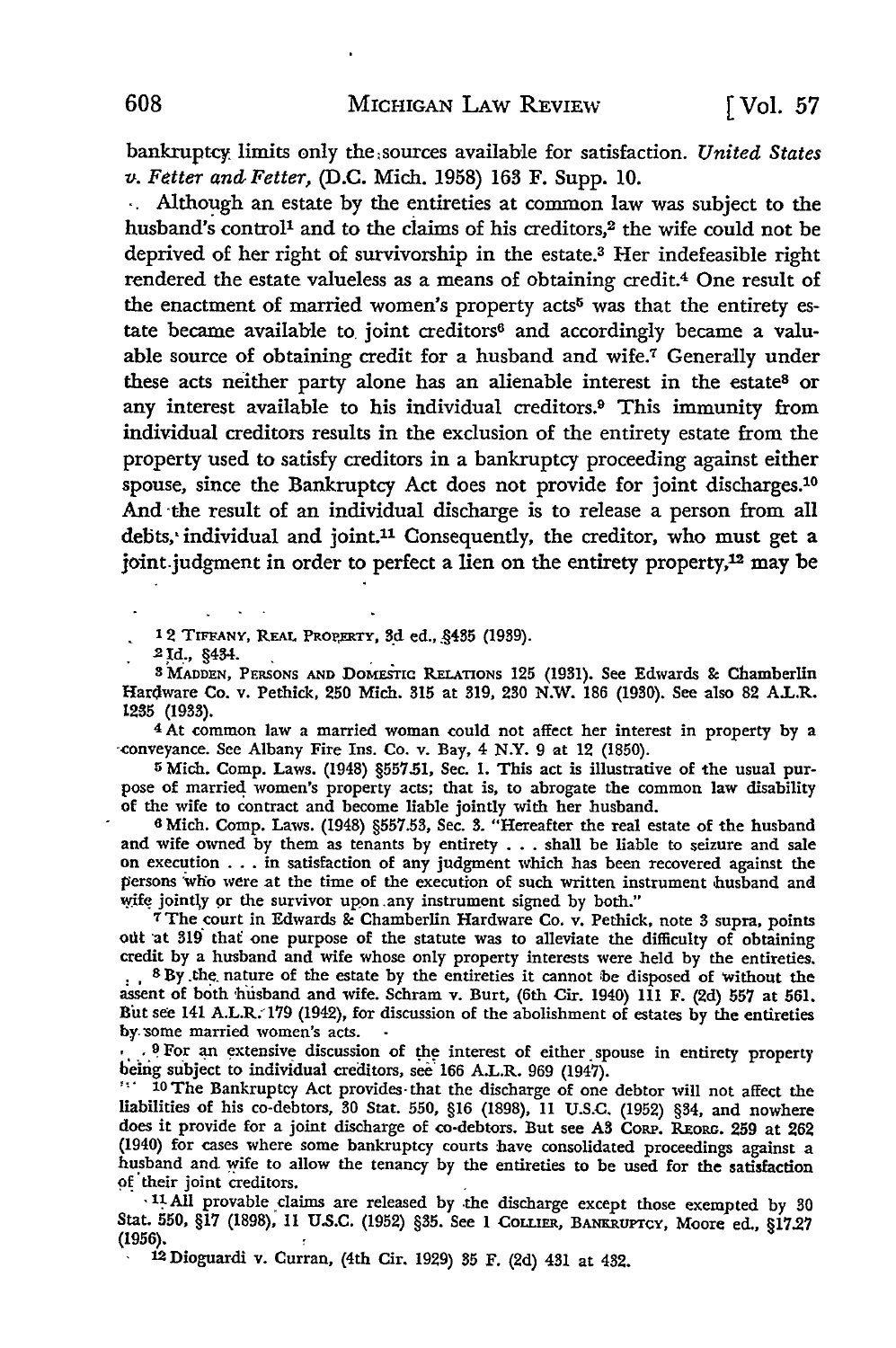prevented from doing so by the discharge of one spouse in bankruptcy. Yet it would seem that the debtor ought not to be allowed to keep the property used to obtain credit and at the same time escape liability on his debt. Thus courts face the dilemma of determining how to protect the joint creditor's right against the entirety estate without being in conflict with the Bankruptcy Act. It seems settled that the joint creditor may apply to the bankruptcy court for a stay of proceedings until he obtains in the state court a judgment and lien against the entirety property.13 A difficult problem arises, however, in finding a suitable theory for allowing the creditor to obtain a judgment and lien *subsequent* to the husband's discharge in bankruptcy. One line of cases has held that once the debtor is discharged, the creditor has lost all right to proceed against him.14 This seems unduly harsh in view of authority recognizing the purpose of the Bankruptcy Act to be to discharge a debtor from his personal debts in consideration for his giving up his property for liquidation among his creditors, and not to operate on property unavailable to the bankruptcy court.15 Other courts have used a variety of theories to allow the creditor to proceed against the estate after the husband's discharge. One theory used is that the creditor's action is *quasi-in-rem,* thereby circumventing the defense of a discharge from personal liability.18 While there may be some basis for this approach, as the creditor is seeking to establish his interest in particular property, still the creditor in such an action must be given the right to proceed against the debtor on the personal obligation. Another approach taken has been to regard the common law unity of the tenants by the entireties<sup>17</sup> as a distinct entity which is subject to suit even though one or both of its members has been discharged from personal liability.<sup>18</sup> This, however, appears to be creating a fiction to reach a desired result.19 The holding in the instant

Echelbarger v. First Nat. Bank of Swayzee, 211 Ind. **199** at 202-203, **5** N.E. (2d) (1987). See Wharton v. Citizen's Bank of Bosworth, 223 Mo. App. **236, 15** S.W. (2d) (1929); 82 A.L.R. **1235** (1933); Phillips v. Krakower, (4th Cir. 1931) 46 F. (2d) 764; 8 REMINGTON, BANKRUPTCY, Henderson ed., §3238 (1955).

14 Wharton v. Citizen's Bank of Bosworth, note 13 supra; Dickey v. Thompson, 323 Mo. 107, 18 S.W. (2d) **388 (1929).** See also Phillips v. Krakower, 'note 13 supra.

**<sup>15</sup>**First Nat. Bank of Goodland v. Pothuisje, 217 Ind. 1 at 12, **25** N.E. (2d) 436 (1940); Echelbarger v. First Nat. Bank of Swayzee, note 13 supra; Phillips v. Krakower, note 13 supra. "The rule is now well settled that the bankruptcy court has no jurisdiction to enforce a lien or claim on exempt property and that such matters must be litigated, usually in the state courts." 1 Coimua, BANrUPrcY, Moore ed., **§6.05** (1956); 8 **REMiNarON,** BANKRUPTCY, Henderson ed., §3229 **(1955).**

**16** Edwards & Chamberlin Hardware Co. v. Pethick, note **3** supra; Kolakowski v. Cyman, **285** Mich. **585, 281 N.W. 332** (1938); 8 **REMINGTON,** BANKRuPTcY, Henderson **ed., §3229 (1955).**

17 MADDEN, PERSONS AND DOMESTIC RELATIONS 123 (1931).

18First Nat. Bank of Goodland v. Pothuisje, note **15** supra; **130** A.L.R. 1244 (1941). See notes, **89 UNIV.** PA. L. *REv.* **1073** at **1080-1081** (1941); **53** HAiv. L. *REv.* **1389** at **1390** (1940).

**19** See note, **55** H .v. L. REv. **1389** at **1390** (1940).